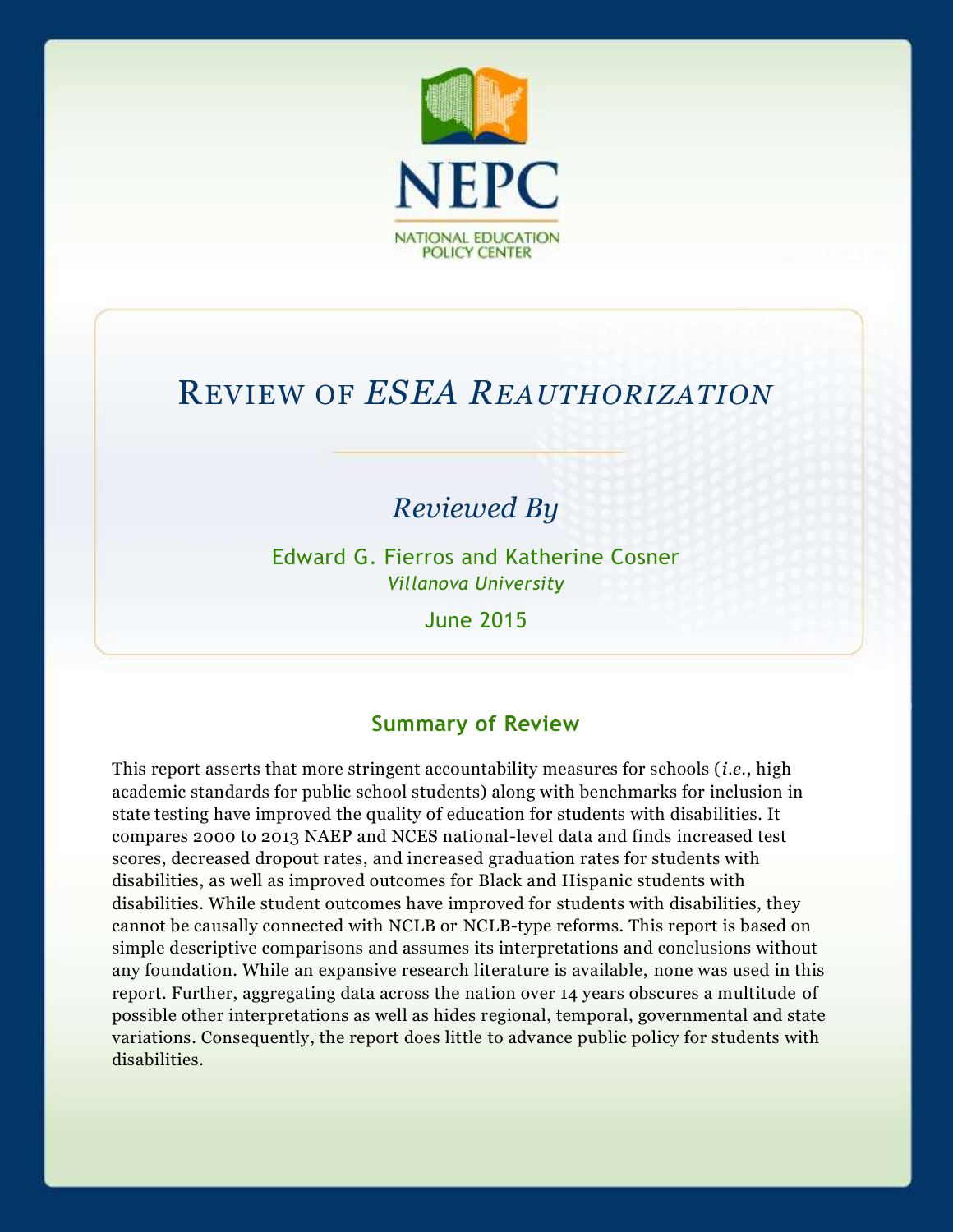#### **Kevin Welner**

*Project Director*

**William Mathis** *Managing Director*

**Jennifer Berkshire** *Academic Editor*

**Erik Gunn** *Managing Editor*

#### **National Education Policy Center**

**School of Education, University of Colorado Boulder, CO 80309-0249 Telephone: (802) 383-0058**

**Email: NEPC@colorado.edu http://nepc.colorado.edu**

**Publishing Director: Alex Molnar**



This is one of a series of Think Twice think tank reviews made possible in part by funding from the Great Lakes Center for Education Research and Practice. It is also available at http://greatlakescenter.org.

*This material is provided free of cost to NEPC's readers, who may make non-commercial use of the material as long as NEPC and its author(s) are credited as the source. For inquiries about commercial use, please contact NEPC at nepc@colorado.edu.*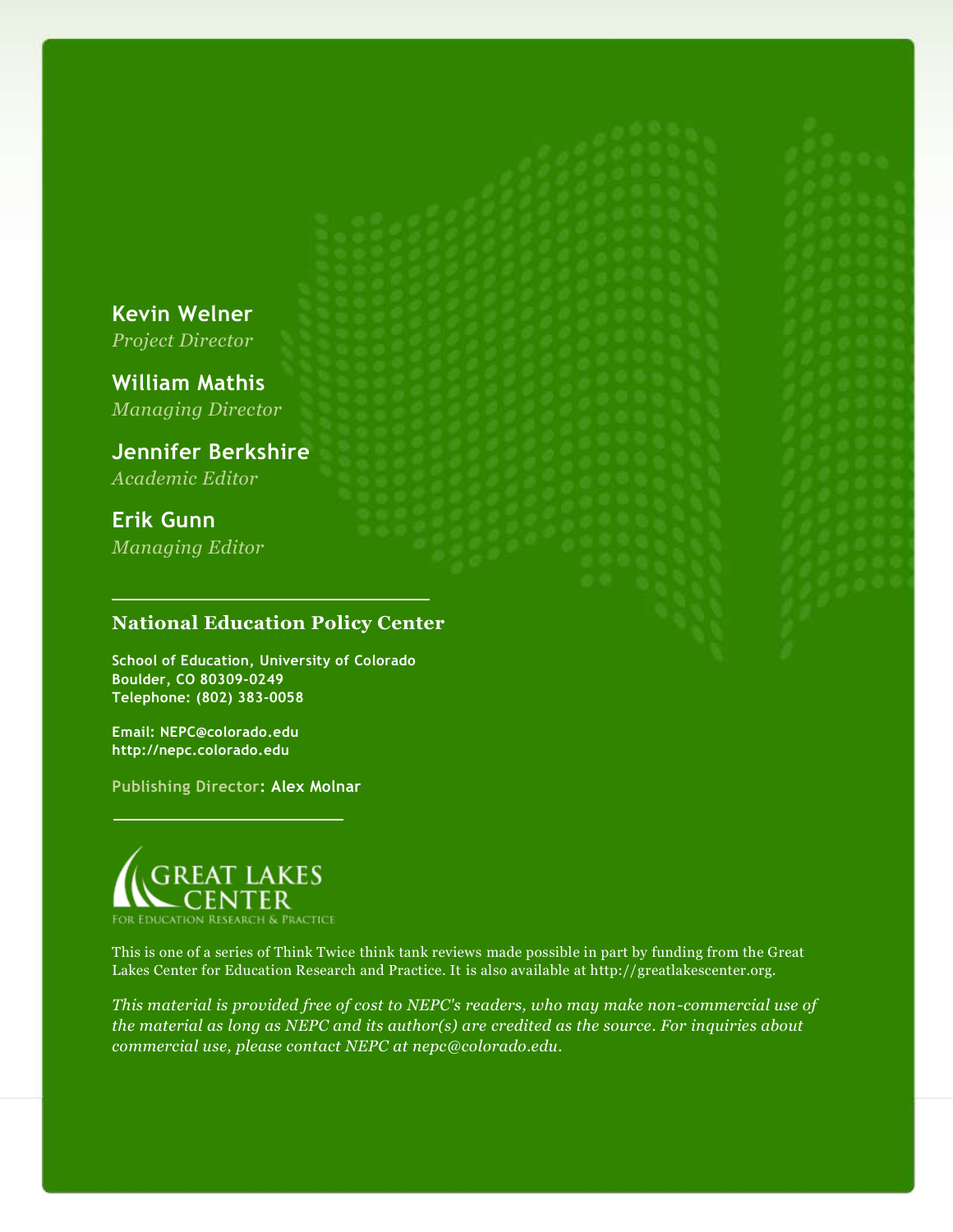## REVIEW O F *ESEA REAUTHORIZATION: HOW WE CAN BUILD UP ON NO CHILD LEFT BEHIND'S PROG RES S FOR STUDENTS W ITH DIS ABILITIES IN A REAUTHORIZED ESEA*

*Edward G. Fierros and Katherine Cosner, Villanova University*

#### **I. Introduction**

The role of accountability (*i.e.*, high-stakes testing) for students with disabilities has been widely debated since the 1990 passage of the Individuals with Disabilities Education Improvement Act (IDEA). Those debates have continued with the 2001 reauthorization of the ESEA (aka No Child Left Behind); and with the reauthorization of IDEA (IDEA 2004). NCLB was based on setting high academic standards and measurable goals for public schools in order to improve individual outcomes in education, improve low-performing schools, and increase accountability in schools. IDEA 2004 aligned IDEA with NCLB, thus requiring academic achievement standards and standardized testing of students with disabilities.<sup>1</sup> Together, these laws require that public school students with disabilities participate in annual assessments in specific academic areas and grades, and that their scores must be disaggregated by gender and race, and publicly reported.

A report authored by Chelsea Straus and published by the Center for American Progress (CAP),<sup>2</sup> *ESEA Reauthorization: How We Can Build Upon No Child Left Behind's Progress for Students with Disabilities in a Reauthorized ESEA* makes strong claims that NCLB and IDEA 2004 have served as the impetus for the academic progress and improved outcomes of students with disabilities.

As Congress now considers the reauthorization of the ESEA, the report makes a plea to legislators that the reauthorized ESEA must continue to hold students with disabilities to high standards along with continued standardized assessments that are consistent with those of their non-disabled peers.

The report maintains that NCLB, coupled with the IDEA, "paved the way for a new era of increased transparency and accountability for students with disabilities" (p. 2).

The report examines students with disabilities' national fourth- and eighth-grade mathematics and reading scores on the National Assessment of Educational Progress (NAEP), dropout rates, and high school graduation rates before and after the reauthorization of NCLB. It concludes that students with disabilities have thrived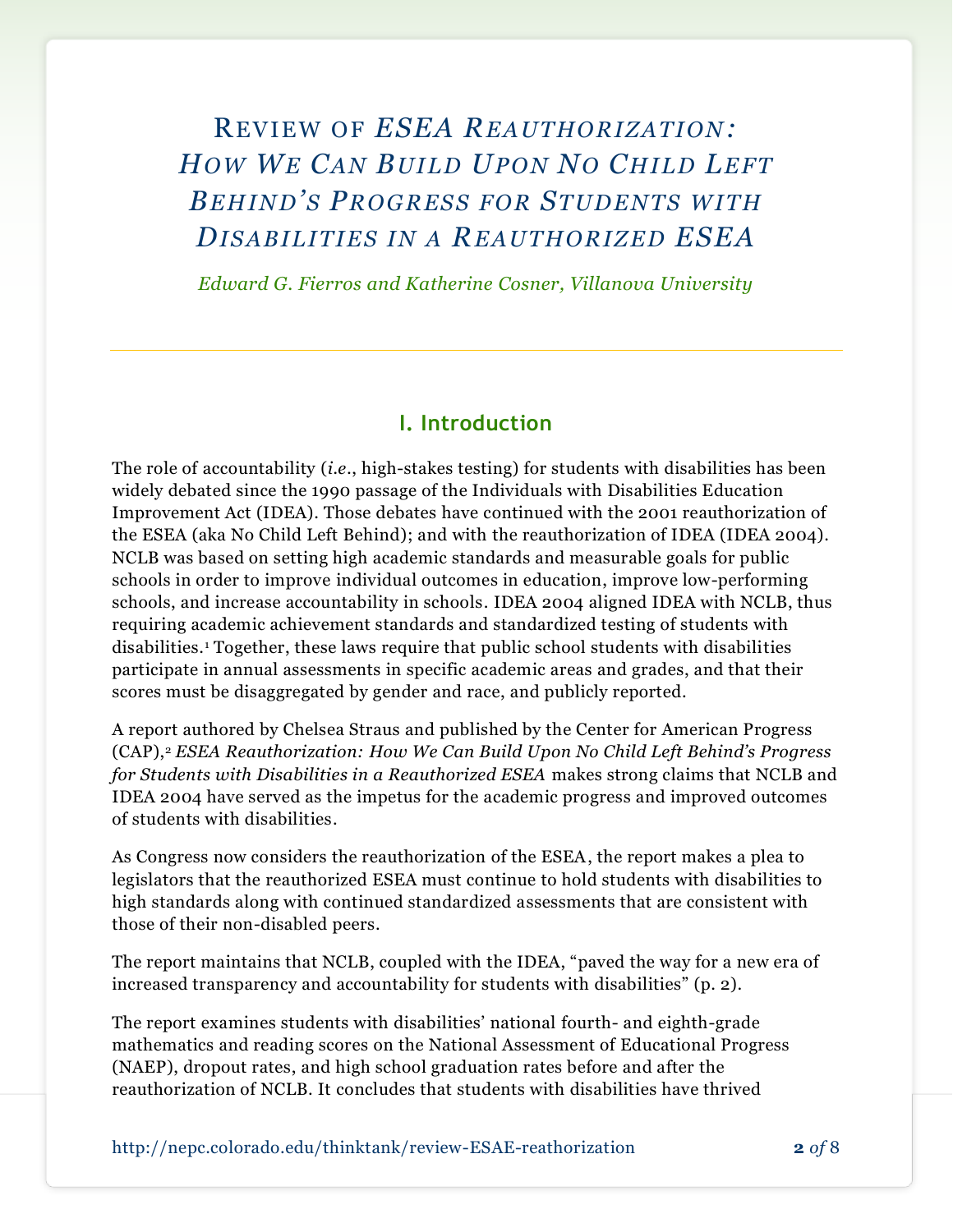following the passage of NCLB and that the reauthorization of the ESEA presents an opportunity to continue the policies enacted under NCLB, including requiring nearly all students with disabilities to perform to the same standard as students without disabilities.

#### **II. Findings and Conclusions of the Report**

The report compares 2000 to 2013 national-level data from the National Center for Education Statistics (NCES) and from the NAEP. It finds increased test scores, decreased dropout rates, and increased graduation rates for students with disabilities, as well as improved outcomes for Black and Hispanic students with disabilities. The report revealed that fourth- and eighth-grade NAEP average mathematics and reading scores for students with disabilities were much higher in 2013 than 2000, ascribing the improvement to NCLB. The author asserts that the dropout rate for students with disabilities from 2001 to 2012 was cut in half, from 41% to 20.5%. The report also indicates a reduction in the dropout rate for students of color with disabilities, with an 18.5% drop for both African American and Hispanic students with disabilities. The report's high school graduation rate comparison found that the percentages of students with a standard diploma<sup>3</sup> improved from 48% in 2001 to 64% in 2013. The author highlights higher percentages of students receiving diplomas among those with specific learning disabilities (69%), those with speech or language impairments (75%), and those with autism (65%). The report reveals that larger percentages of black (52%) and Hispanic (55%) students with disabilities are also graduating.

The report concludes that tougher accountability and higher expectations have produced better educational outcomes. The report maintains that the improving educational outcomes for students with special needs are the direct result of the "increased academic standards and expectations for this group" (p.1). The report makes the following policy recommendations for Congress to include in the reauthorized ESEA.

- Limit the use of alternate assessments to the 1 percent of students with the most significant cognitive disabilities.
- Require states to hold all students to high achievement standards.
- Provide the necessary instructional supports and services to students with disabilities (p. 5)

### **III. The Report's Rationale for Its Findings and Conclusions**

The report determines that the positive educational outcomes for students with disabilities are evidence that the reauthorized ESEA should continue to require schools to "provide the necessary instructional supports and services to students with disabilities (p. 5)." The

http://nepc.colorado.edu/thinktank/review-ESAE-reathorization **3** *of* 8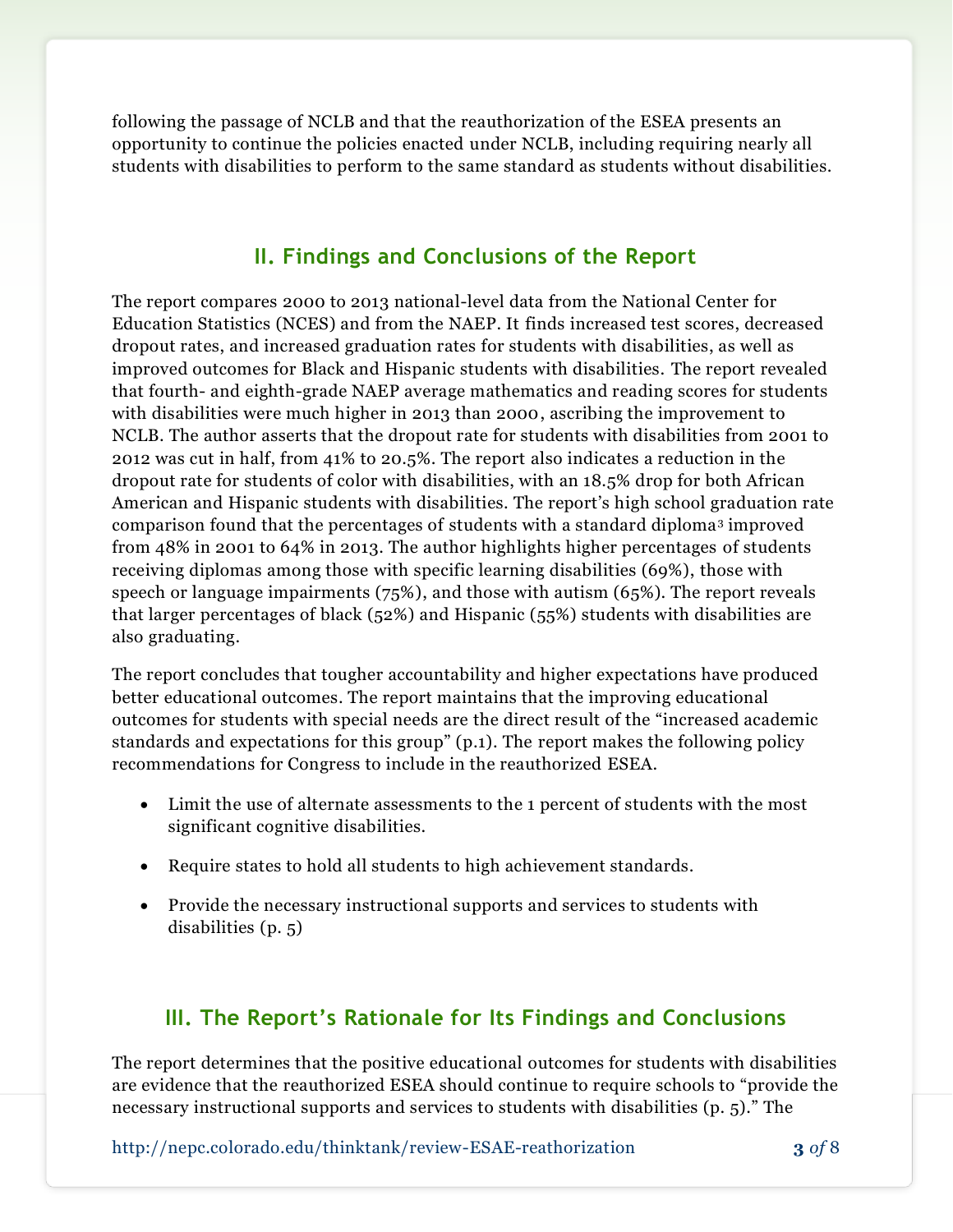report draws its conclusions from a simplistic comparison of descriptive educational outcomes from the U.S. Department of Education, NCES, and the Office of Special Education Programs (OSEP). It maintains that the passage of NCLB is related to improved outcomes for students with disabilities on metrics such as reading and mathematics achievement on NAEP, dropout rates, and graduation rates.

#### **IV. The Report's Use of Research Literature**

While the report offers a positive picture of the improving condition of students with disabilities in US schools, it concedes that the gains made by students from before NCLB to the present cannot be causally tied to the Act's increased accountability.

The report relies almost exclusively on descriptive data drawn from the U.S. DOE, the NCES, and the OSEP's Annual Reports to Congress on the Implementation of the IDEA. <sup>4</sup> Despite a plethora of relevant research, there is not a single reference to a peer -reviewed or generally accepted research report.

The report failed to include any relevant research studies that would have provided a more complete picture of the performance of students with disabilities. For example, it could have examined the considerable variation in educational outcomes by state, locale, or disability type.<sup>5</sup> For example, educational outcomes for students with specific learning disabilities, speech and language impairment, and those with autism—are higher than students with other disabilities (e.g., emotional disability). <sup>6</sup> Students with disabilities do not pass high-stakes exit exams at anywhere near the same rate as their peers without disabilities.<sup>7</sup> In Washington state, "the initial passing rates for all students in mathematics and English language arts, respectively, was 39% and 60%, compared to only 4% and 12% for students with disabilities, and 24% and 43% for low-income students".<sup>8</sup> Similarly, a state-level examination of 2011-2012 graduation rates for students with disabilities ranged from 88.3% in Minnesota to 32.9% in Louisiana.<sup>9</sup> Clearly these few examples demonstrate a contradictory picture of the educational outcomes for students with disabilities instead of the rosy picture the report provides.

#### **V. Review of the Report's Methods**

The report focuses its comparative analysis on students with disabilities' NAEP reading and mathematics performance outcomes, dropout rates, and graduation rates. However, the report simply compared reported 2000 and 2013 NAEP performance outcomes (average NAEP scale scores), graduation rates, and dropout rates for students with disabilities even though more sophisticated analytic methods exist. <sup>10</sup> Basically, the report provided bar charts, compared percentages and maintained that these differences were due to NCLB reforms. While it correctly says, "We cannot demonstrate causality" (p.2), it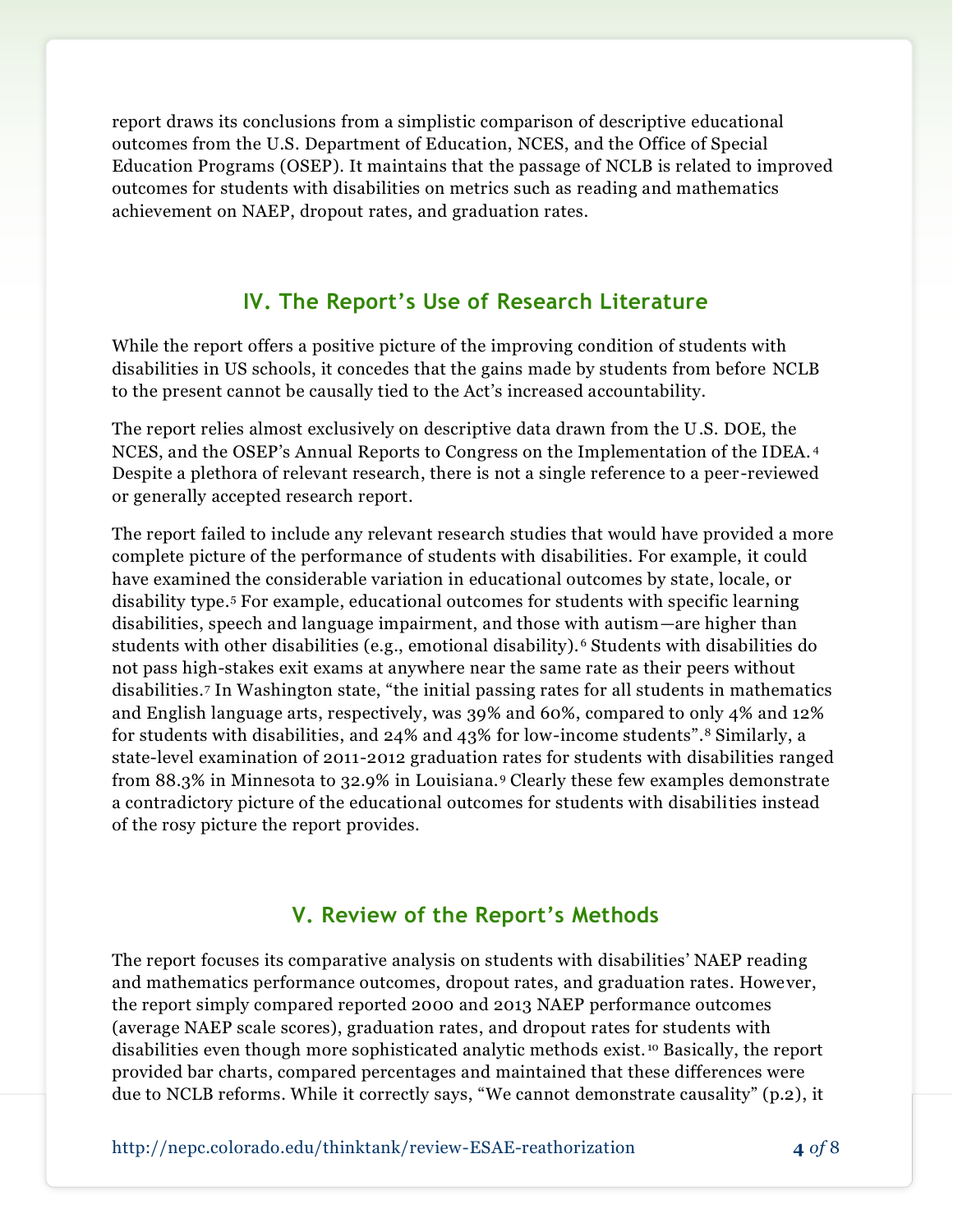then proceeds to claim causality (*i.e.*, NCLB caused increases in educational outcomes for students with disabilities). With the vast changes in society, education and special education between 2000 and 2013, inferential claims of this sort defy believability.

Among the more fine-grained problems, the unit of analysis, students with disabilities, was presented as one uniform group. While this is consistent with the U.S. DOE requirements for reporting the students with disabilities subgroup, the author could have easily provided more information on the number of different categories listed within the students with disabilities' subgroup. For example, while 80% of students enrolled in special education fall into four categories—specific learning disability, emotional disturbance, speech or language impairments, and other health impairments (which include Attention Deficit Disorder)—the remaining 20% of students are recorded in nine other categories. <sup>11</sup> Changes in definitions or interpretations of categories across this period are not addressed. It would have been a more complete report had the author uncovered the educational outcomes in all subgroup categories by comparing pre- and post-test results for low incidence and high incidence disability categories.

Though many U.S. DOE reports include national educational outcome comparisons, the

*Claiming that improved educational outcomes are a direct result of NCLB policies is simply not justified*

report neglected to include state outcomes or provide data for examining results at the local level and by subgroups of students with differing disabilities. The report selected to focus only on national results and thus presented results that masked important state and local level differences. The results are even more variable if you consider a school's locale or schoollevel reported outcomes. Additionally, this report selected only two time points (2000 and 2013) to represent the pre- and post-NCLB outcomes. Given

the NCES's rich data set availability for multiple years, states, and locales, the report could have provided a more detailed set of educational outcome comparisons.

#### **VI. Review of the Validity of the Findings and Conclusions**

The results were reported in the narrative of the report and included a graphic that showed pre- and post-NCLB NAEP performance of students with disabilities. The author did not seek to determine causality, control for important intervening variables or analyze significant differences in the reported simplistic results. The report does not examine whether improvements for students with disabilities are universal in nature (*i.e.*, across state, locale, disability type). When the data are disaggregated, it becomes clear that, while the national trend for data is positive, the state-level trend is variable—many states experienced negative or relatively neutral outcomes. For example, the variability in graduation rates for students with disabilities found that the graduation rates for 15 states is zero or lower than two years before. <sup>12</sup> This variability is greater still when students with

http://nepc.colorado.edu/thinktank/review-ESAE-reathorization **5** *of* 8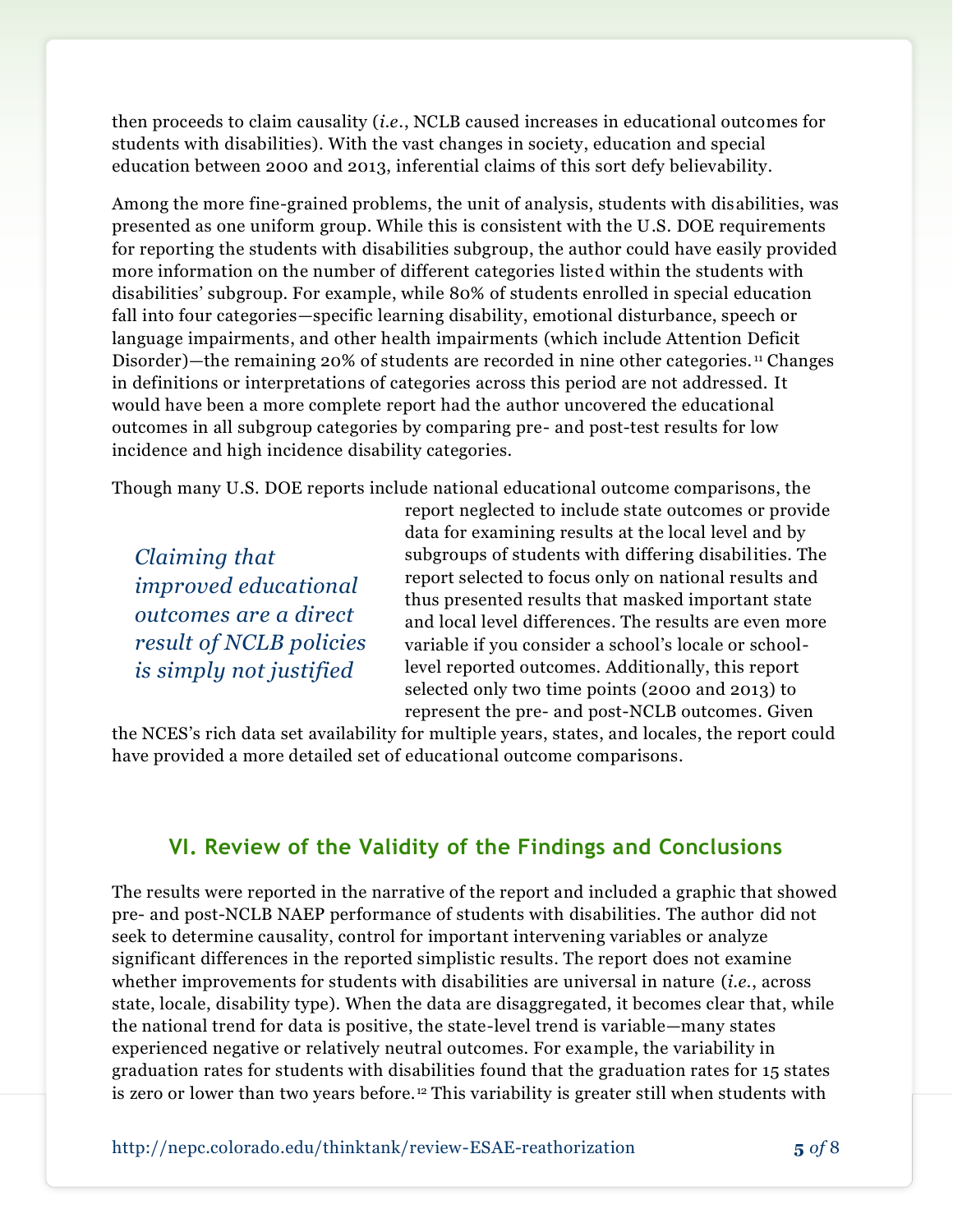disability by category type (e.g., students with specific learning disabilities, student with emotional disturbance, etc.) are included in the analysis.

## **VII. Usefulness of the Report for Guidance of Policy and Practice**

A rigorous analysis of educational results can only happen when policymakers carefully utilize all available data, consider intervening variables, and consider multiple types of educational outcomes—a research approach that this report did not follow. Claiming that improved educational outcomes are a direct result of NCLB policies is simply not justified.

The report failed to conduct a more-focused state- and local-level outcomes analysis that would have helped reveal what the national average scores can hide. Such an analysis could have provided better insight of the difference in educational outcomes between 2000 and 2013. But, what these numerical comparisons cannot tell us is that the implementation of NCLB is what leads to positive educational outcomes for students with disabilities.

The author failed to consider how NCLB reforms for students with disabilities run counter to the foundational concepts behind the IDEA. Most significantly, assuming that nearly all children with disabilities should perform at the same performance standard as their nondisabled peers denies the mandate of a carefully crafted, Individualized Educational Plan (IEP) for each student required under IDEA.

In sum, the simplistic presentation of aggregate descriptive data does not provide compelling or useful data for policy purposes.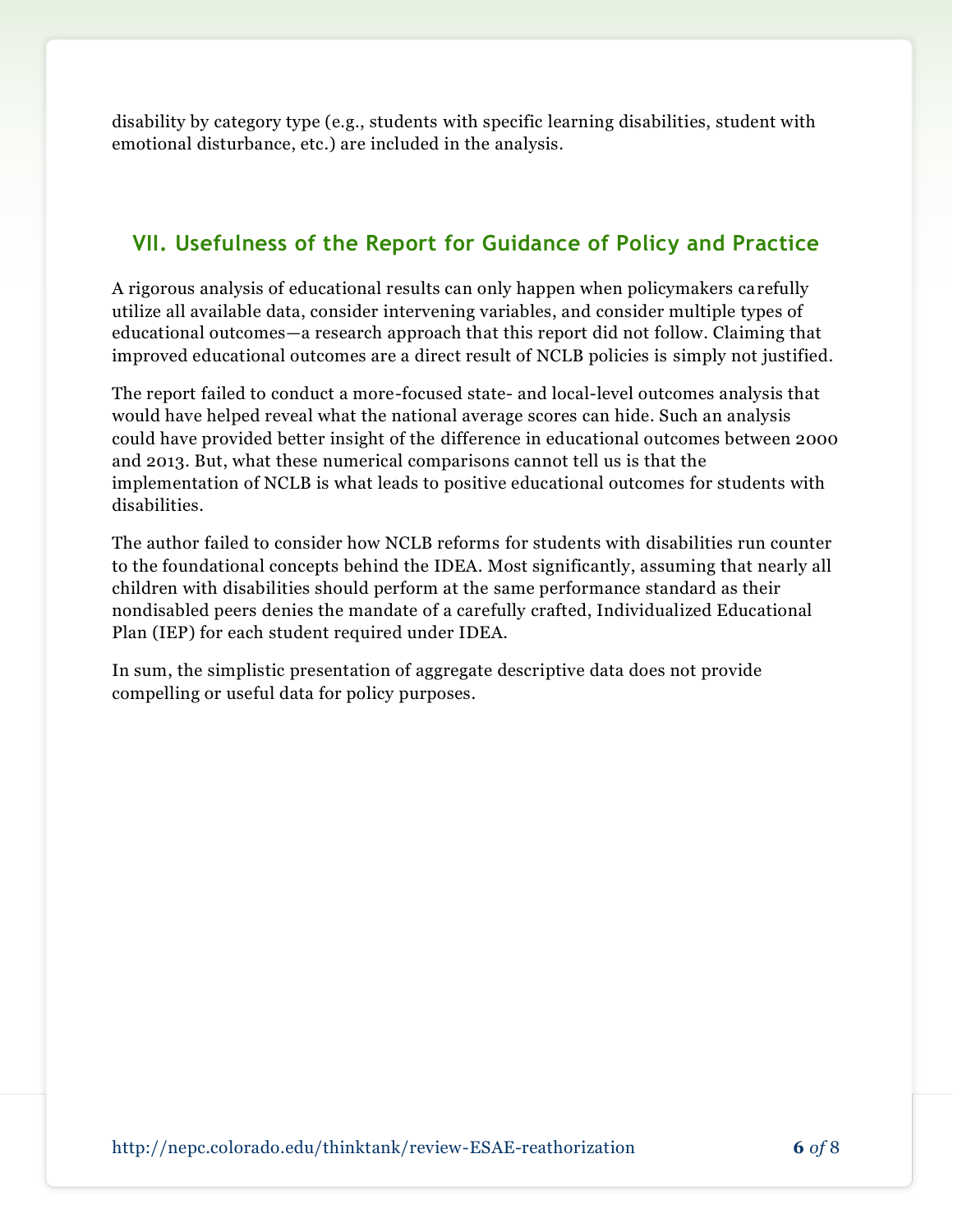#### **Notes and References**

- 1 U.S. Department of Education. (2004). *Individuals with Disabilities Education Improvement Act of 2004.*  Retrieved May 5, 2015, from http://idea.ed.gov/download/statute.html
- 2 Straus, C. (2015). *"ESEA Reauthorization: How We Can Build upon No Child Left Behind's Progress for Students with Disabilities in a Reauthorized ESEA"*. Washington, DC: Center for American Progress. Retrieved April 6, 2015, from [https://www.americanprogress.org/issues/education/report/2015/04/02/110326/how-we-can-build-upon](https://www.americanprogress.org/issues/education/report/2015/04/02/110326/how-we-can-build-upon-no-child-left-behinds-progress-for-students-with-disabilities-in-a-reauthorized-esea/)[no-child-left-behinds-progress-for-students-with-disabilities-in-a-reauthorized-esea/](https://www.americanprogress.org/issues/education/report/2015/04/02/110326/how-we-can-build-upon-no-child-left-behinds-progress-for-students-with-disabilities-in-a-reauthorized-esea/)
- 3 For a discussion on the standard diploma and students with special needs see:

Goodman, J.I., Hazelkorn, M., Bucholz, J.L., Duffy M., & Kitta, Y. (2011). Inclusion and graduation rates: What are the outcomes? *Journal of Disability Policy Studies*, *21*, 241-252, doi:10.1177/1044207310394449

- 4 U.S. Department of Education (2014). *36th Annual Report to Congress on the Implementation of the Individuals with Disabilities Education Act, 2014*. Retrieved May 5, 2015, from <http://www2.ed.gov/about/reports/annual/osep/2014/parts-bc/36th-idea-arc.pdf>
- 5 For a representative discussion accountability requirements and variation for students with disabilities see

Bray, L (2014). The standardization of special education: Exploring the implementation of NCLB and IDEA in inclusive settings (doctoral dissertation). Retrieved from ProQuest. 3582511.

Cole, C. (2005). Part III: What is the impact of NCLB on the inclusion of students with disabilities? *The Center for Evaluation and Education Policy's Closing the Achievement Gap Series, 4*(11), 2-10.

Etscheidt, S. (2012). Complacency with access and the aggregate? Affirming an individual determination of educational benefit under the Individuals with Disabilities Education Act. *Journal of Disability Policy Studies, 22*(4), 195-207.

Harris, D. M. (2012). Postscript: Urban schools, accountability, and equity: Insights regarding NCLB and reform. *Education and Urban Society, 44*(2), 203-210.

Katsiyannis, A., Zhang, D., Ryan, J.B., & Jones, J. (2007). High-stakes testing and students with disabilities: challenges and promises. *Journal of Disability Studies 18*(3), 160-167.

Lee, J., & Reeves, T. (2012). Revisiting the impact of NCLB high-stakes school accountability, capacity, and resources: State NAEP 2000-2009 reading and math achievement gaps and trends. *Educational Evaluation and Policy Analysis, 34*(2), 209-231.

Parkison, P. (2009). Political economy and the NCLB regime: Accountability, standards, and high-stakes testing. *The Educational Forum*, *73*(1), 44-57.

Temple-Harvey, K.K. &Vannest, K.J. (2012). Participation and performance of students with emotional disturbance on a statewide accountability assessment in math. *Remedial and Special Education, 33*(4), 226- 236.

Vannest, K.J., Mahadevan, L., Mason, B.A., & Temple-Harvey, K.K. (2009). Educator and administrator perceptions of the impact of No Child Left Behind on special populations. *Remedial and Special Education, 30*(3), 148-159.

6 Cole, C. (2005). Part III: What is the impact of NCLB on the inclusion of students with disabilities? *The Center for Evaluation and Education Policy's Closing the Achievement Gap Series, 4*(11), 2-10.

#### http://nepc.colorado.edu/thinktank/review-ESAE-reathorization **7** *of* 8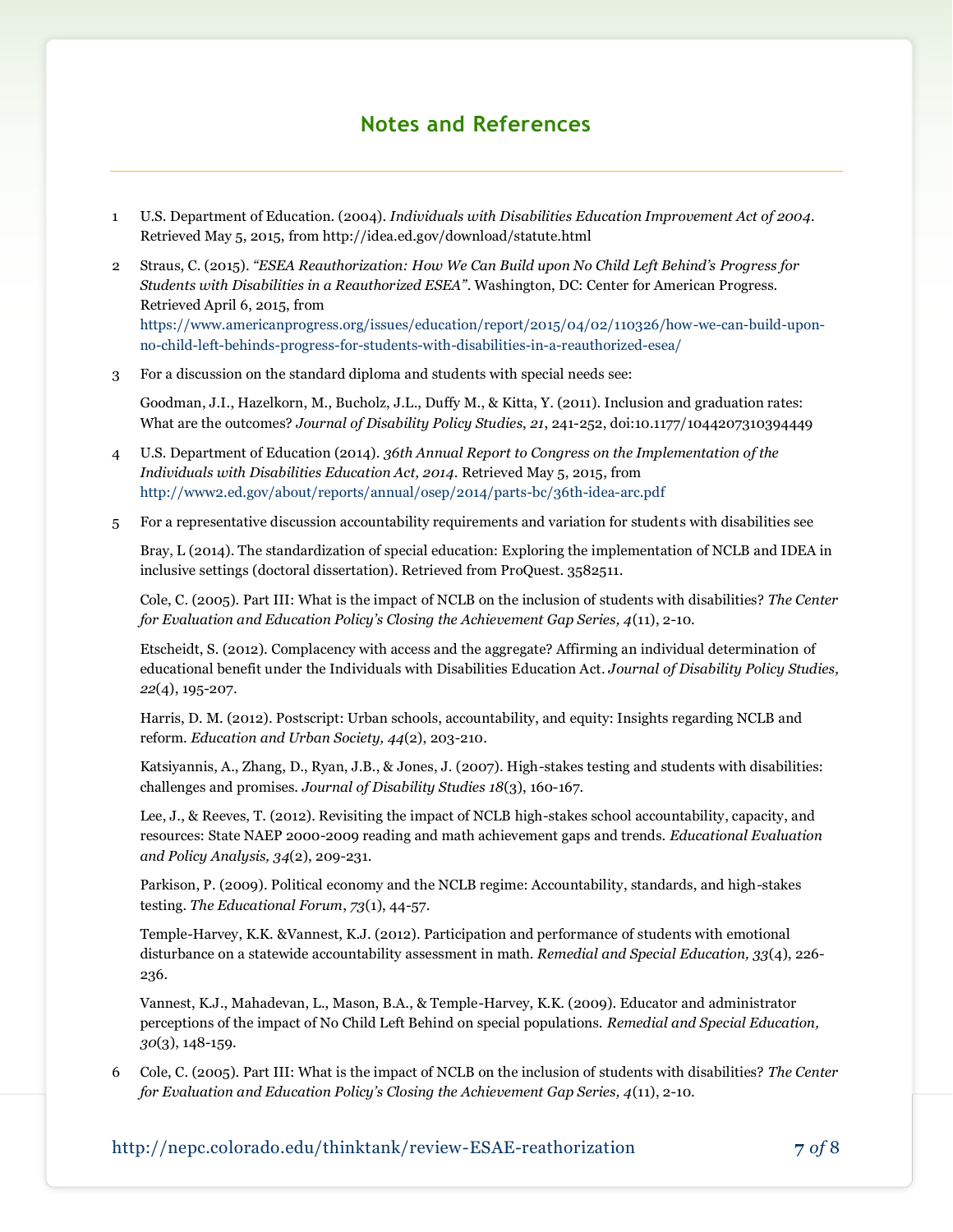- 7 Katsiyannis, A., Zhang, D., Ryan, J.B., & Jones, J. (2007). High-stakes testing and students with disabilities: challenges and promises. *Journal of Disability Studies 18*(3), 160-167.
- 8 Katsiyannis, A., Zhang, D., Ryan, J.B., & Jones, J. (2007). High-stakes testing and students with disabilities: challenges and promises. *Journal of Disability Studies 18*(3), 160-167.
- 9 U.S. Department of Education (2015). Percentages of students ages 14 and 21 exiting IDEA, Part B, and school graduated with a regular high school diploma or dropped out of school, by year and state: 2008-09 and 2011- 12. National Center for Education Statistics. Retrieved May 3, 2015, from [https://nces.ed.gov/programs/digest/d13/tables/dt13\\_219.90.asp](https://nces.ed.gov/programs/digest/d13/tables/dt13_219.90.asp)
- 10 Wei, X. (2012). Does NCLB improve the achievement of students with disabilities? A regression discontinuity design. *Journal of Research on Educational Effectiveness, 5*(1), 18-42.
- 11 U.S. Department of Education (2015). Sec. 300.8 Child with a disability. *IDEA 2004.* Retrieved May 3, 2015, from<http://idea.ed.gov/explore/view/p/%2Croot%2Cregs%2C300%2CA%2C300%252E8%2C>
- 12 U.S. Department of Education (2015). Percentages of students ages 14 and 21 exiting IDEA, Part B, and school graduated with a regular high school diploma or dropped out of school, by year and state: 2008-09 and 2011- 12. National Center for Education Statistics. Retrieved May 3, 2015, from [https://nces.ed.gov/programs/digest/d13/tables/dt13\\_219.90.asp](https://nces.ed.gov/programs/digest/d13/tables/dt13_219.90.asp)